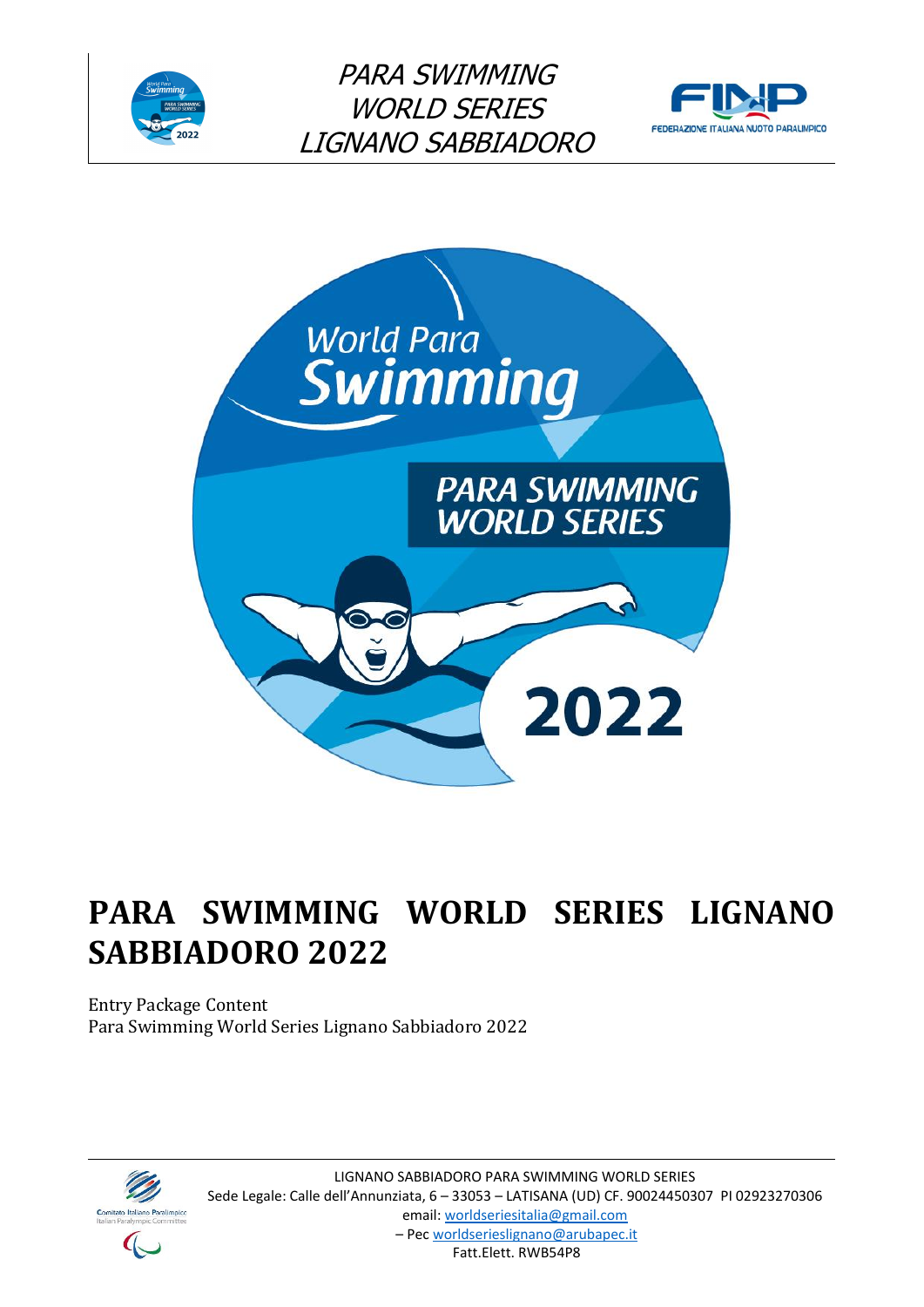



## **INTRODUCTION**

The Italian Paralympic Swimming Federation is pleased to invite all the NPCs and clubs to take part in the fourth (+ 1) edition of the Italian WPS World Series event that will be held at Lignano Sabbiadoro (Udine) from March 6<sup>th</sup> to March 13<sup>th</sup> 2022. The Organising Committee will make every effort to welcome the swimmers and the staff of your federation / club in the best possible way.

# **1. GENERAL INFORMATION**

The event is approved by World Para Swimming and the competition is open to WPS licensed 2022 P.I., I.I. and V.I. swimmers. The event will be held according to the World Para Swimming Rules and Regulations. Following the WPS rules and regulations – rule 2.6 (p.11), no withdrawal after the final entry deadline is possible. The only exceptions are medical withdrawal (it shall be reported no later than 30 minutes prior the start of the session) and for Covid reason.

# **1.1 Key dates**

| January 5th 2022                                             |
|--------------------------------------------------------------|
| February 16th 2022                                           |
| January 19th 2022                                            |
| March $2nd 2022$                                             |
|                                                              |
| March $5th$ – 10 <sup>th</sup> (depending on classification) |
| March $5th - 10th$                                           |
| March $6th - 10th$                                           |
| March $8th$ - 9 <sup>th</sup> - 10 <sup>th</sup>             |
| March $11th$ - $13th$                                        |
| March $13th$ - $14th$                                        |
|                                                              |

Main contact of LOC: Francesco Bettella - [worldseriesitalia@gmail.com](mailto:worldseriesitalia@gmail.com) Main contact of WPS: Nicole Burns – [Nicole.Burns@worldparaswimming.org](mailto:Nicole.Burns@worldparaswimming.org) Main contact for classification: Jovana Zrnzevic - [Jovana.Zrnzevic@worldparaswimming.org](mailto:Jovana.Zrnzevic@worldparaswimming.org)

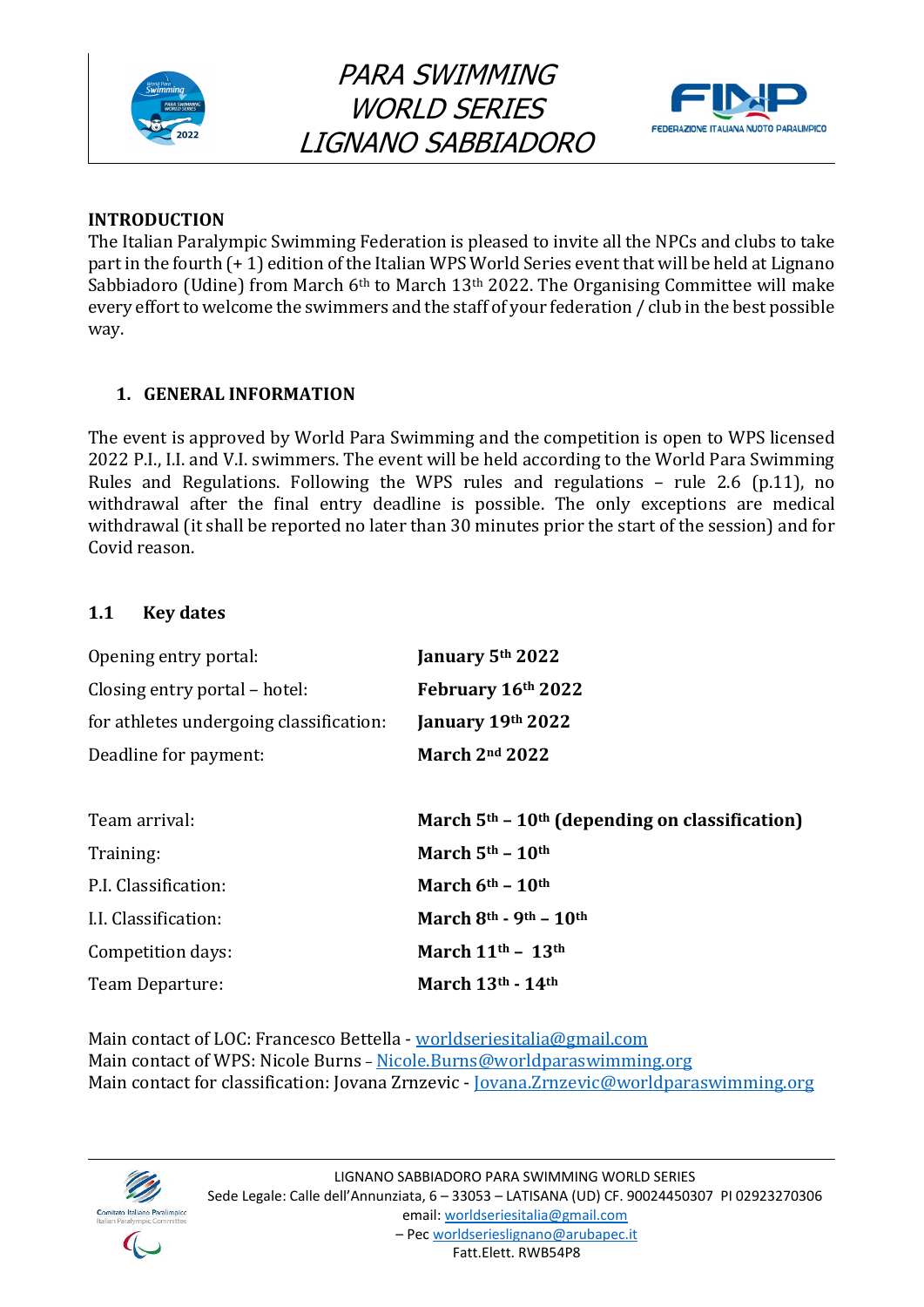



# **1.2 Venue**

The competition will be held in a fully accessible venue within a sporting village along the beach with pools, soccer fields, tennis courts, and other sports facilities and guesthouses (more than 2.500 beds, most of them are accessible) in front of the venue.

In the village there are 3 pools, one 33m outdoor and two indoor (50m and 25m), where the competitions will be held.

- Olympic pool 50x25m 8 lanes (minimum depth 2m), water temperature 27,5 °C
- semi-Olympic pool 25x12,5 m 6 lines (minimum depth 1,30m)

The tribune, with 400 seats, is accessible through a ramp.

Address: **Bella Italia Village** Viale Centrale 29 33054 Lignano Sabbiadoro (Udine) - Italy

Web site: [www.bellaitaliavillage.com/en/](http://www.bellaitaliavillage.com/en/)

# **1.3 Training**

Training will be possible from March 6<sup>th</sup>. If you need to train, please fill in the form at the following link:

<https://forms.gle/DCQbJtdqJtu4bvfw7>

# **1.4 Travelling to Lignano Sabbiadoro**

**By Plane**

- **Venice Airport (Marco Polo)** [https://www.veneziaairport.it/en/](mailto:https://www.veneziaairport.it/en/)
- **Treviso Airport (Antonio Canova)** [https://www.trevisoairport.it/en/](mailto:https://www.trevisoairport.it/en/)

**By Train** 

- **Mestre Train station** is wheelchair accessible. Please pay attention when you book the train: Mestre is different from Venezia, they are two different stations,
- **Latisana Train station**

## **1.5 Transportation Service**

LOC cannot grant the transportation service. The cost of the transportation service is not included in the entry fee.

If you need this service, you can send your request to [booking@armoniaviaggi.it.](mailto:booking@armoniaviaggi.it)

Inside the village there is no need for transportation because both accommodation and competition venue are within the Village.

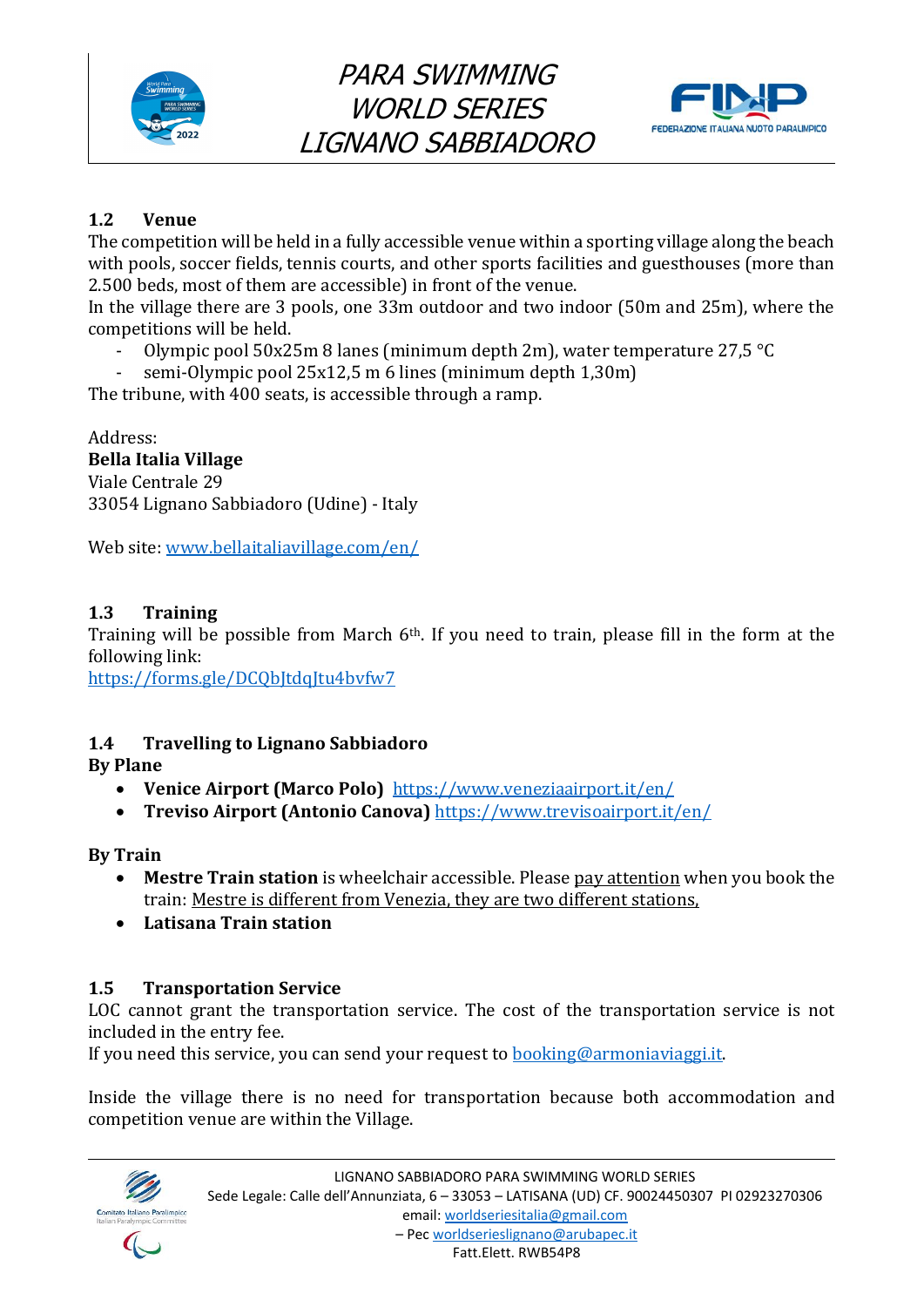



# **1.6 Visas**

It is responsibility of each nation or club to ensure that they have the proper documentation to enter Italy. If you require a Visa to enter Italy, please send an e-mail listing all the participants, their roles, their passport numbers and expiration dates to [v.barbera@finp.it](mailto:v.barbera@finp.it) before February 16th 2022.

The request of a Visa support letter does not automatically grant the participation in the competition. Participation in the competition is only allowed after submitting the entries in the entry system.

# **1.7 Accommodation and prices**

In order to book accommodation, you can write to the following e-mail address: [eventi@bellaitalia.com](mailto:eventi@bellaitalia.com)

The rates of Bella Italia Village are:

 $\epsilon$  68 per person per day, full board in single room

- $\epsilon$  48 per person per day, full board in double room
- $\epsilon$  42 per person per day, full board in multiple room

After Bella Italia send the confirmation of your booking, you should pay a 20% deposit of the total amount **within February 24th**.

It can be paid through bank transfer or credit card. Should you need to change your reservation, you can do it without any penalty. The balance can be paid upon arrival.

Cancellation for medical or Covid reasons are subjected to the cancellation policy of Bella Italia Village.

# **2. SPORT ENTRIES**

## **2.1 Entries by name**

Online Entry System:<https://db.ipc-services.org/sdms/entries/index>

| Entry opening:  | January 5 <sup>th</sup> 2022                                    |
|-----------------|-----------------------------------------------------------------|
| Entry deadline: | <b>January 19th 2022</b> for athletes undergoing classification |
|                 | February 16 <sup>th</sup> 2022 for all other athletes           |

## **2.2 Staff entry**

Each staff member must enter the event through the following accreditation system: <https://db.ipc-services.org/accreditation/> from February 1st to February 23rd.

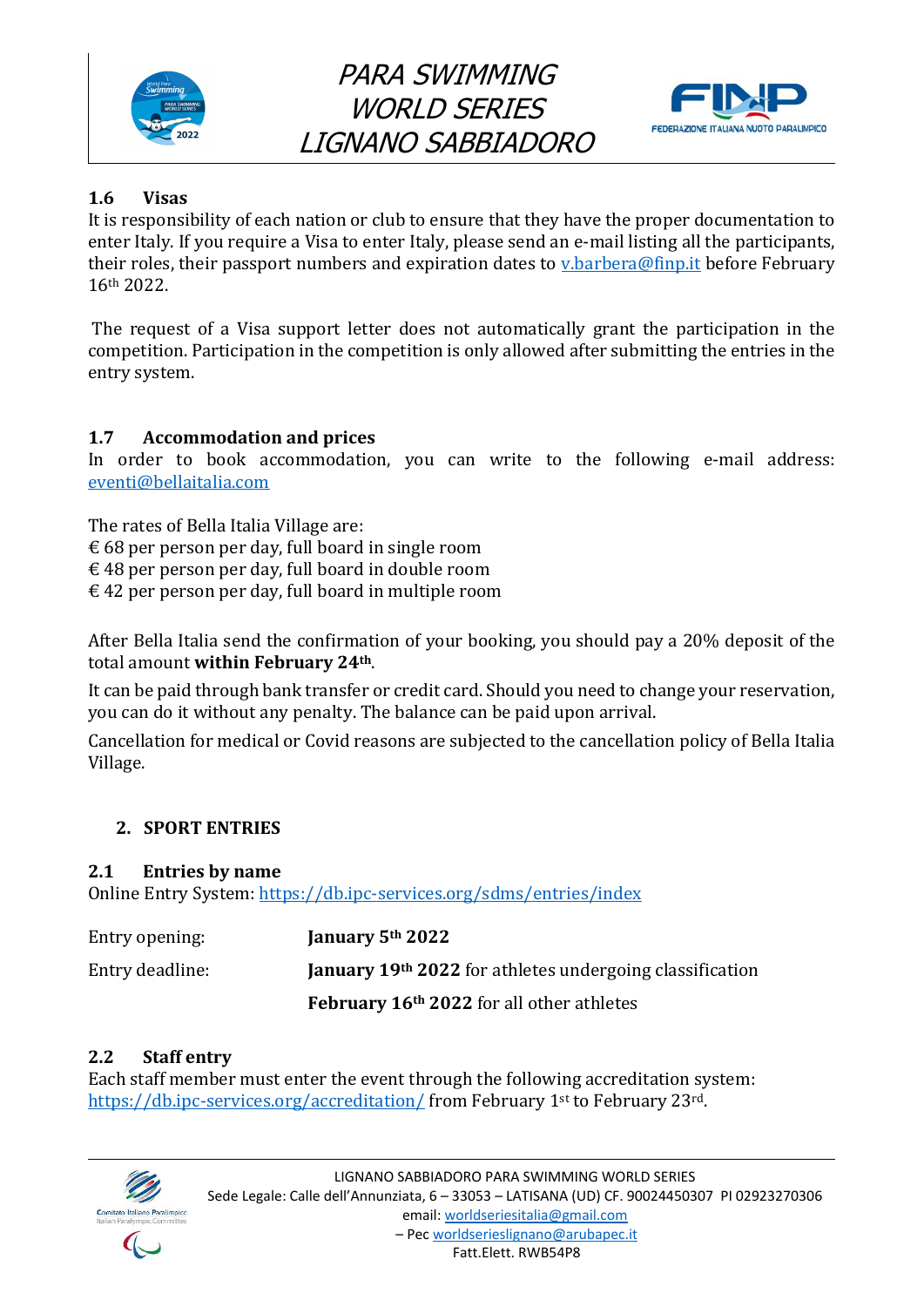



# **2.3 Accreditation**

Accreditations can be found in the respective pigeon holes located on the reception desk in the hall of the competition venue.

# **2.4 Competition Fee**

The competition fee is **€ 150 per athlete, € 200 per athlete undergoing classification** and **€50 per staff member** (without transportation). Deadline for payment: **March 2nd 2022.**

## **For athletes of S1 and S2 classes competition fee is € 50.**

Payment details will be sent to each team by email after the entries closing.

## **For cancellations**:

- For Covid reasons, 100 % will be made
- For reasons not connected to Covid, within March 5<sup>th</sup>, 100% will be refunded. After this date only 50%

#### **2.5 Swimmers Eligibility**

Swimmers must hold an active WPS license for the current sports season. No MQS are required.

## **2.6 Competition format and Schedule**

Morning**: Multi Class Heats competing by classes**

## Afternoon**: Multi-class A and B and Youth finals**

**Only international classified athletes can proceed to A and B finals.** 

**Only Youth international licensed athletes can proceed to Youth finals.** 

For the composition of the finals, the World Para Swimming score system will be used.

**A final**: best 8-point results in the morning heats

**B final**: from 9 to 16 best point results in the morning heats

**Youth final**: 8 best point results for athletes belonging to the age groups 12-18 years (year of birth 2003-2009) according to the rule 4.2.1.5 of the IPC Rules and Regulations (except qualified for A or B final)

All young swimmers (whether in A or B or Youth finals) enter in Young ranking after the finals.

| SESSION 1: Friday, March 11 <sup>th</sup> - morning |                   |     |                                                                                              |
|-----------------------------------------------------|-------------------|-----|----------------------------------------------------------------------------------------------|
| H. $07.45 - 08.45$                                  | warm up 50m pool  |     |                                                                                              |
| H. 09.00                                            | competition start |     |                                                                                              |
|                                                     |                   |     | During the competition the 25m pool will always be available for warm up avoiding gatherings |
| 50 Backstroke                                       | $S1-S5$           | M/F |                                                                                              |
| 100 m Freestyle                                     | $S1-S13$          | M/F |                                                                                              |
| 200 m Freestyle $(*)$                               | S1-S5 and S14     | M/F |                                                                                              |

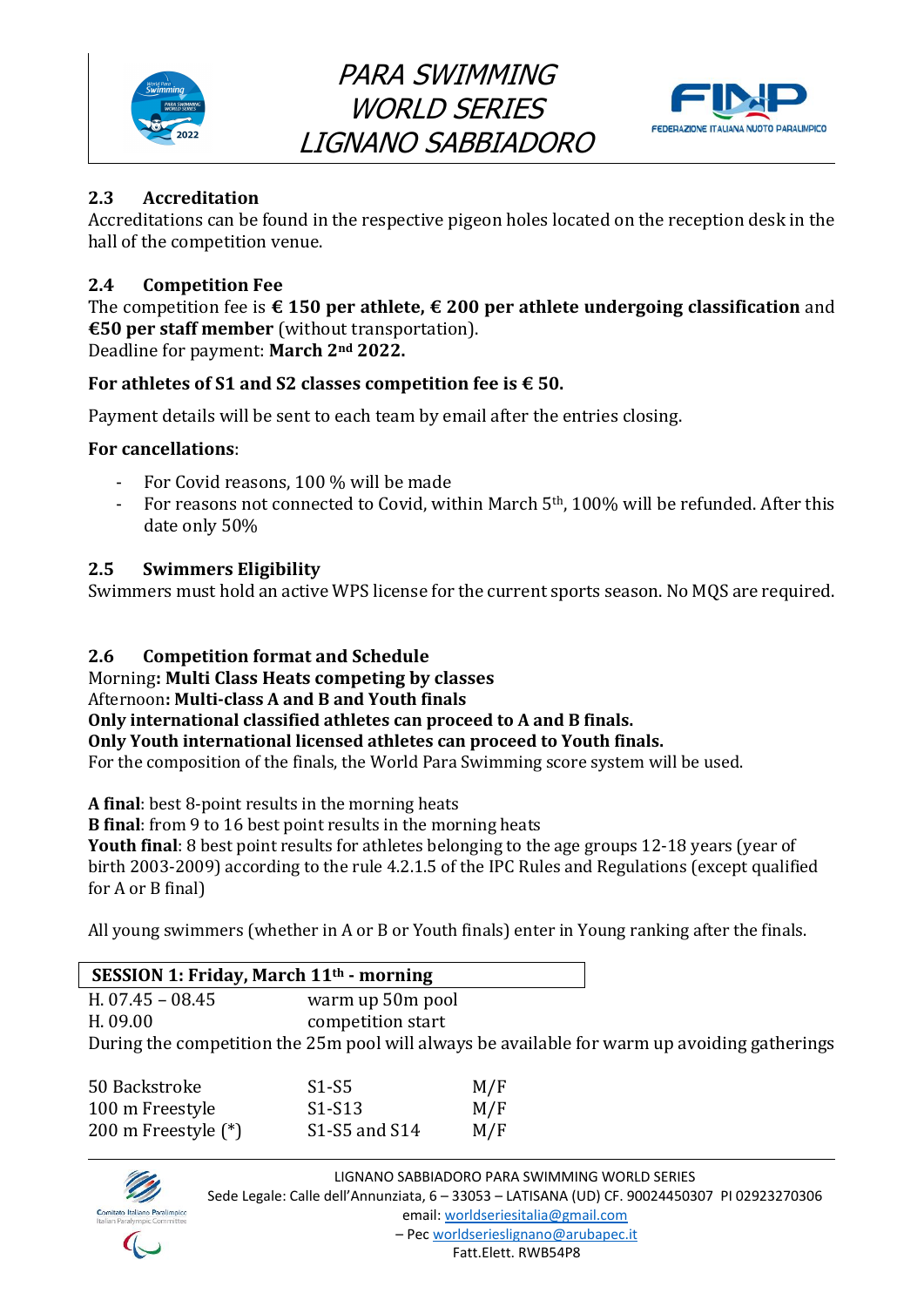





200 Individual Medley (\*) SM5- SM14 M/F

(\*) for 150m, 200m and 400m event there will not be the finals, the morning session is valid for the Open Ranking

# **SESSION 2: Friday, March 11th - morning**  H. 15.45 - 16.45 warm up 50m pool, H. 17.00 competition start During the competition the 25m pool will always be available for warm up avoiding gatherings

## **Finals**

Youth final M/F B final M/F A final M/F

100 m Freestyle 50 m Backstroke Mixed 4x50 m Medley 20 pts (S1-10) Mixed 4x100 m Medley 34 pts (S1-10) Mixed 4x100 m Freestyle 49 pts (S11-13) Mixed 4x100 m Freestyle (S14)

## **Victory Ceremonies**

# **SESSION 3: Saturday March 12th - morning**

H. 07.45 – 08.45 warm up 50m pool, H. 09.00 competition start During the competition the 25m pool will always be available for warm up avoiding gatherings

| 100 m Backstroke | S1- S2 and S6-S14               | M/F |
|------------------|---------------------------------|-----|
| 100 Breaststroke | SB4 - SB14                      | M/F |
| 50 Freestyle     | S <sub>1</sub> -S <sub>13</sub> | M/F |
| 50 Breaststroke  | SB1-SB3                         | M/F |

## **SESSION 4: Saturday March 12th - afternoon**

H. 15.45 - 16.45 warm up 50m pool, H. 17.00 competition start During the competition the 25m pool will always be available for warm up avoiding gatherings

**Finals**  Youth final M/F

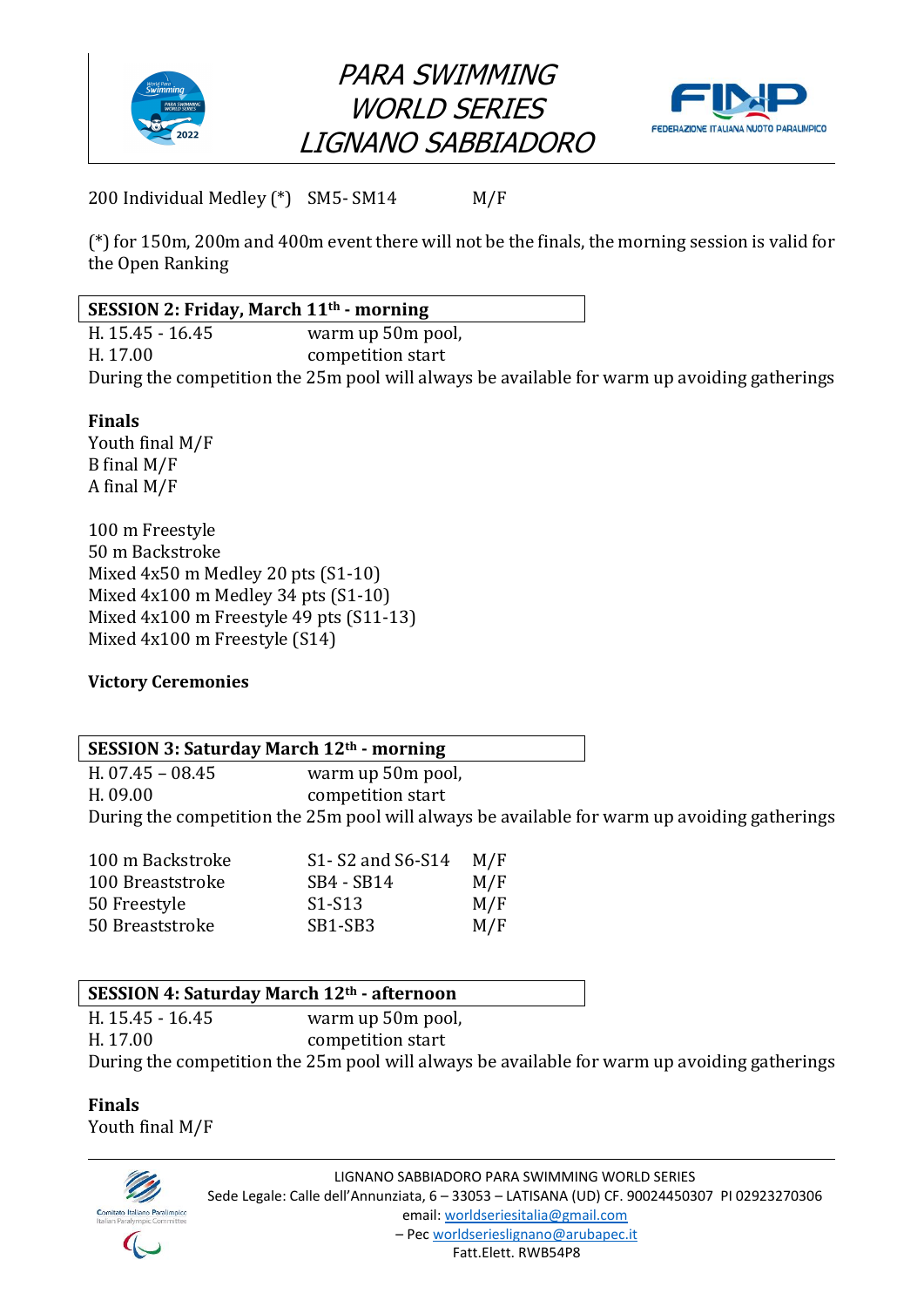



B final M/F A final M/F

100 m Backstroke 100 Breaststroke 50 Freestyle 50 Breaststroke

#### **Victory Ceremonies**

#### **SESSION 3: Sunday March 13th - morning**  H. 07.45 – 08.45 warm up 50m pool, H. 09.00 competition start During the competition the 25m pool will always be available for warm up avoiding gatherings

| 400 Freestyle $(*)$                       | S6-S13    | M/F |     |  |  |  |
|-------------------------------------------|-----------|-----|-----|--|--|--|
| 50 m Butterfly                            | $S2 - S7$ | M/F |     |  |  |  |
| 100 m Butterfly                           | S8-S14    | M/F |     |  |  |  |
| 150 m Individual Medley (*)               | SM1 - SM4 |     | M/F |  |  |  |
| Mixed 4x100 m Freestyle 34pts (S1-S10)    |           |     |     |  |  |  |
| Mixed $4x50$ m Freestyle 20 pts $(S1-10)$ |           |     |     |  |  |  |

(\*) for 150m, 200m and 400m event there will not be the finals, the morning session is valid for the Open Ranking

# **SESSION 4: Sunday March 13th - afternoon**

H. 14.45 - 15.45 warm up 50m pool, H. 16.00 competition start During the competition the 25m pool will always be available for warm up avoiding gatherings

#### **Finals**

Youth final M/F B final M/F A final M/F

50 m Butterfly 100 m Butterfly

**Victory Ceremonies**

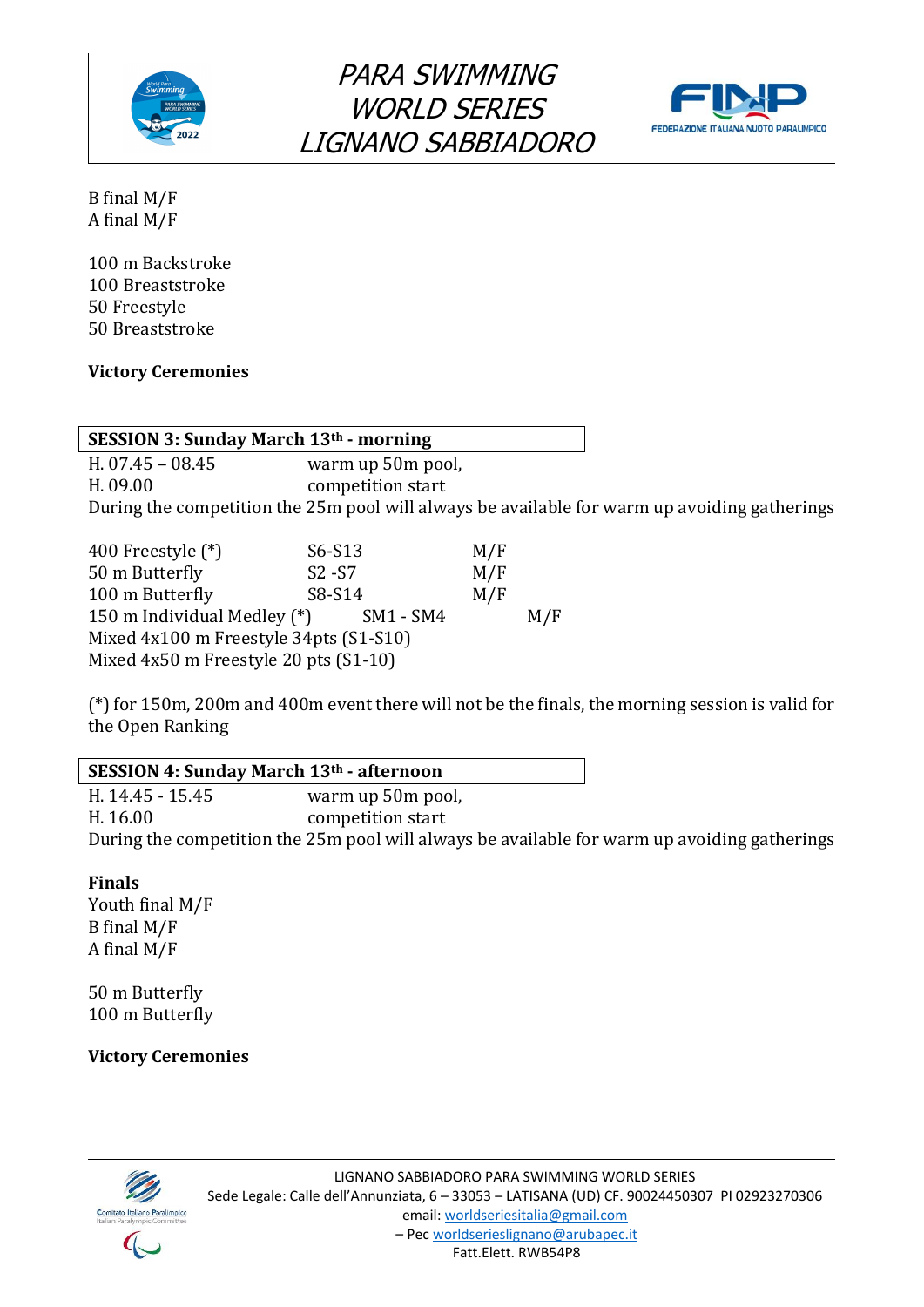



# **2.7 Rules and regulation**

For all the WPS World Series events, 2018-2022 WPS Rules and Regulations will be applied. They can be found in the website

[www.paralympic.org/swimming/rules-and-regulations](file:///C:/Users/Francesco/AppData/Local/Microsoft/Windows/INetCache/Content.Outlook/KJWFZCLV/www.paralympic.org/swimming/rules-and-regulations)

# **2.8 Meetings**

Technical meeting will be on March 10<sup>th</sup> at 18.00.

# **2.9 Call rooms**

There will be no call room but just a Call Area near the swimming pool in order to check athletes and swimsuits.

It is responsibility of the athletes to be in the Call Area no later than 15 minutes prior their scheduled competition starts.

The regulations outlined in the WPS Rules and Regulations concerning swimwear will apply. Swimwear (caps, goggles and swimsuits) must be approved.

# **2.10 Sports Information Desk**

A SID will operate in the pool during the event. The SID is near the changing room, one person at a time is allowed in the secretariat.

Opening hours: 10.00-12.00 and 16.00-18.00 in the days of training

Opening hours: 9.00-12.00 and 15.00-19.00 in the days of competition

# **2.11 International Classifications**

This competition offers international classification for the following impairment types:

- Physical Impairment (PI) March 6<sup>th</sup> 7<sup>th</sup> 8<sup>th</sup> 9<sup>th</sup> and 10<sup>th</sup> at Bella Italia Village
- Intellectual Impairment (II) March 9<sup>th</sup> and  $10<sup>th</sup>$  at Bella Italia Village

At competitions where classification is offered, World Para Swimming will schedule athletes with a New or Review status pursuant with the below regulations. Preference will be given to NPCs that submitted their prioritised classification requests for the 2022 season by the announced deadline.

An athlete will only be permitted to undergo International Classification if he or she:

- Is licensed with World Para Swimming pursuant to the relevant provisions in the World Para Swimming Rules and Regulations;
- Has been entered into the competition by the entry deadline;
- Has submitted Medical Diagnostics information (Medical Diagnostic Form and supporting documents) to the Sport Data Management System (SDMS) by the final entry deadline

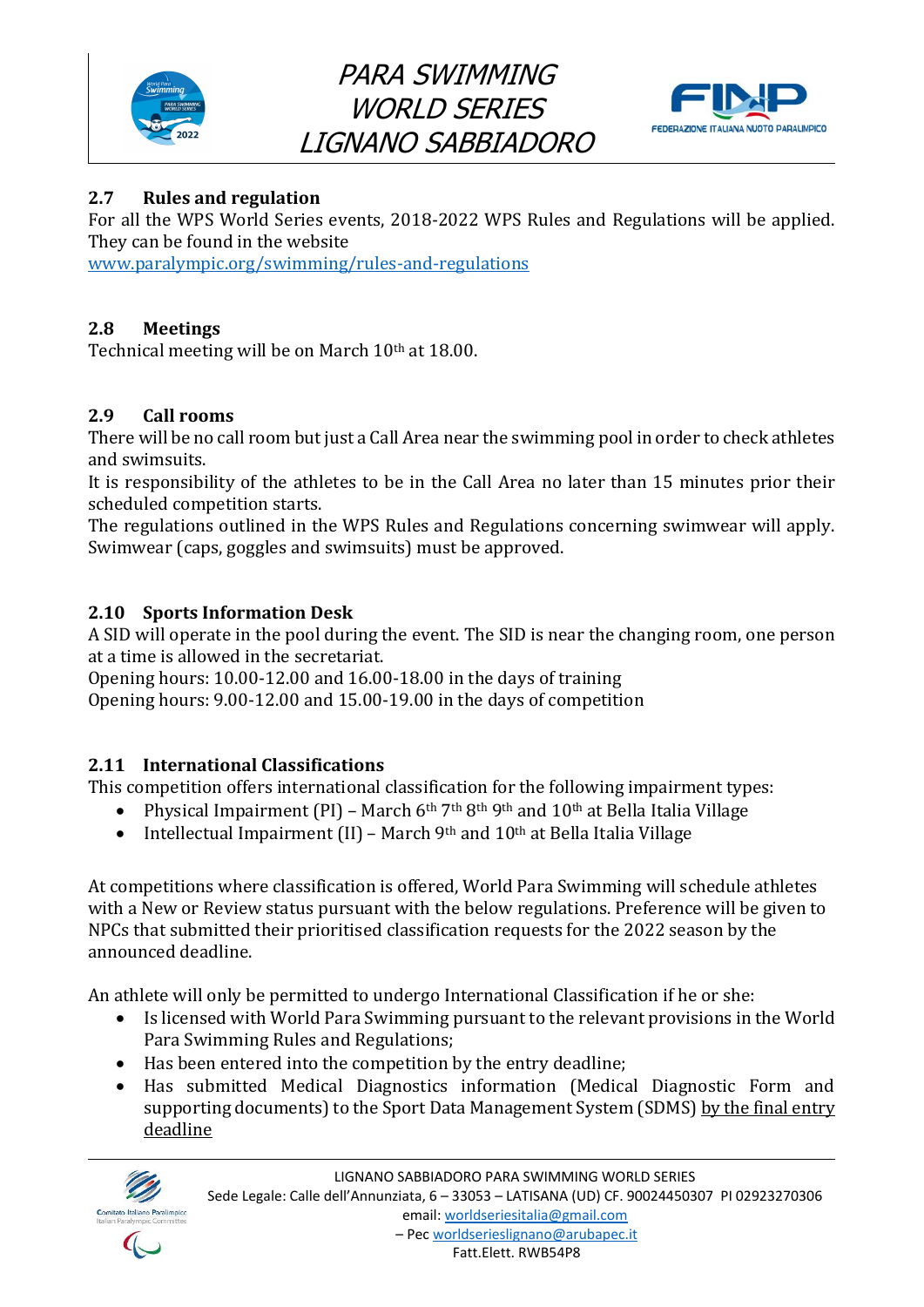



Depending on the athlete's health condition and impairment, additional medical diagnostic information may be requested at any time (as per article 7.6 of the World Para Swimming Classification Rules and Regulations, January 2018). If an athlete fails to produce sufficient medical documentation and the classification panel considers that the absence of such medical documentation will affect their ability to conduct Athlete Evaluation in a fair manner, classification will be suspended as per article 30 of the World Para Swimming Classification Rules and Regulations (January 2018).

Where a classification schedule is full:

- World Para Swimming will prioritise athletes based on the priority lists submitted by the National Paralympic Committees;
- World Para Swimming will have a discretion to distribute the number of classification slots per National Paralympic Committee
- World Para Swimming will prioritise licensed athletes over registered athletes, and athletes with Sport Class Status New may take priority over those with a Review Sport Class Status

If an Athlete is required to attend Athlete Evaluation, they must arrive at the competition prior to the start of the classification period. World Para Swimming will schedule athletes in accordance with the classification period and not arrival dates of athletes. World Para Swimming WILL NOT accommodate any request to change any athlete's classification times.

If an athlete fails to attend Athlete Evaluation at the scheduled time, the athlete may not be permitted to compete at the relevant Competition.

If an athlete is classified Non-eligible (NE) or is designated Classification Not Complete (CNC they will not be able to compete at the relevant Competition.

Athletes should take note of the Athlete Evaluation Requirements outlined in Article 2 and Part Four 4 of the World Para Swimming Classification Rules and Regulations. Failure to comply with these rules may lead to the suspension of Athlete Evaluation.

## **Observation in Competition Assessment**

Athletes with a physical and intellectual impairment may be required to undergo observation in competition assessment (see article 14, Appendix One and Appendix Three of the World Para Swimming Classification Rules and Regulations).

Note that in case the athlete wishes to be classified in the S sport class, the athlete may require observation in competition following the physical and technical assessment for this class, and for the observation to be completed, the athlete must be entered and swim at least a 100m distance in any S event or must swim in a SM event. The same applies if the athlete wishes to be classified for the SB sport class, with the exception of SB 1-3 sport classes, where observation assessment can be conducted over a 50m distance event. Lastly, if the athlete only wishes to enter an SM event, the athlete may need to be observed for the SB class and this cannot be conducted during an SM event (except to SB 1-3 sport classes). This applies to both athletes with a physical and athletes with intellectual impairment. Please take this into consideration when entering the athletes into events.